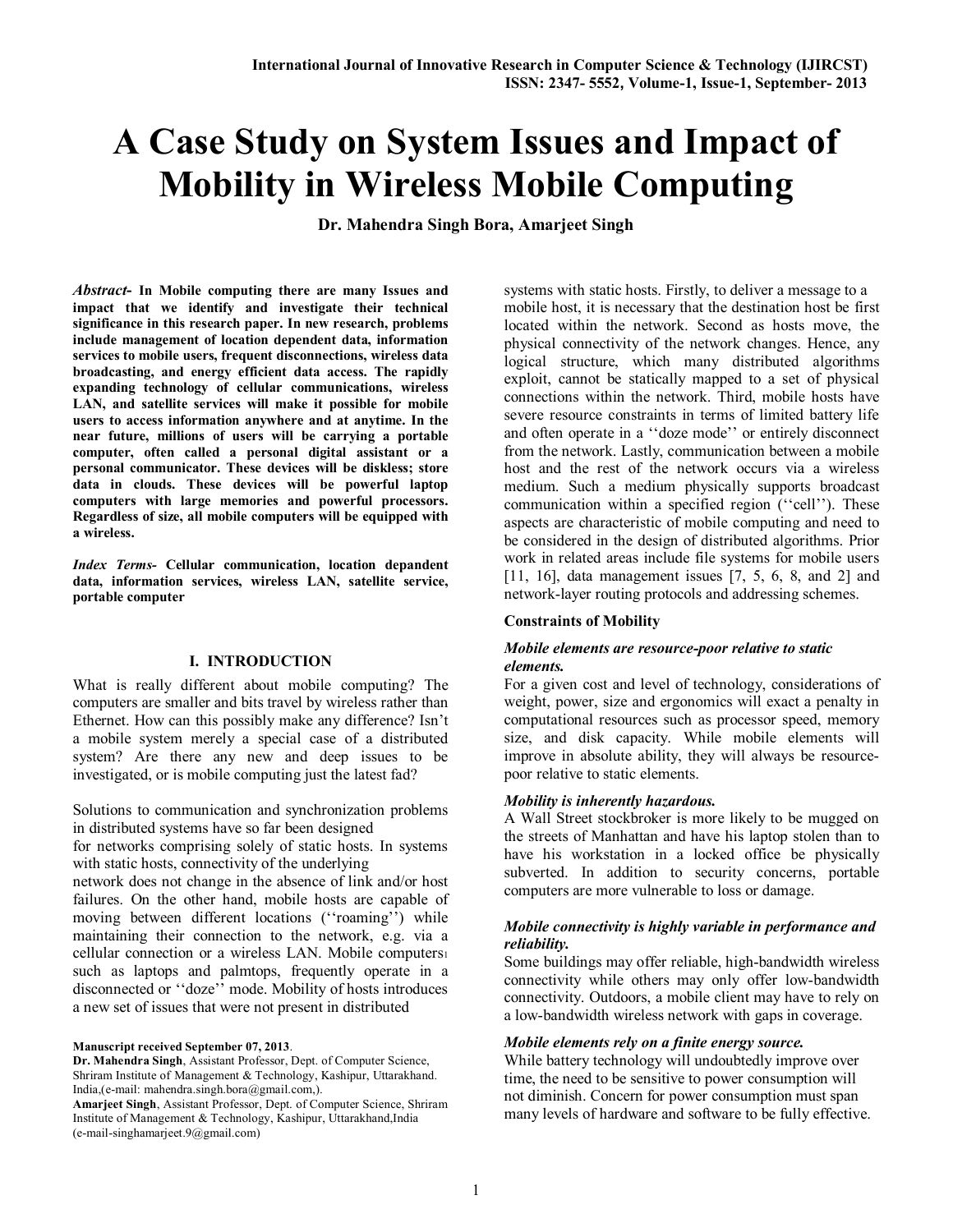# **II. DEFINING MOBILITY**

There is ample evidence of the significant interest in mobility and the issues related to 'being mobile'. The explosive growth in mobile devices, the emergence and convergence of information and communication of information and technologies (ICTs), and substantial investments in wireless infrastructures are some of the many indicators of a society becoming increasingly mobile. A rising interest in the issues surrounding mobility can also be found in the academic community, where the design of mobile information systems, value of mobile applications, use of mobile geographical positioning systems, and the impact of mobile communications are some of the research domains examined (Varshney, 2003). While the importance of mobility and potential value of 'being mobile' are understood, issues surrounding mobility are still explored without a clear understanding of mobility itself. In many cases, the term "mobile" is used in place of "wireless" and "portable" such as mobile devices and mobile applications; other frequent uses of the term include "remote" such as mobile office or "flexible" such as mobile lifestyles (Kakihara & Sorensen, 2001). These

Examples illustrate the diverse ways that the terms are being used today. An understanding of what mobility means, how it has been used, and its underlying dimensions (see Figure 1) are, therefore, critical pre-cursors to determining its enterprise value.

# **Mobile**

1. Capable of movement; movable; not fixed or stationary.

2. Characterized by facility of movement.

# **Mobility**

1. Ability to be moved or to be moved; capacity of change of place.

2. Ability to change quickly or easily; instability, fickleness.

## **III. ISSUES IN MOBILE COMPUTING**

#### *A. Mobile elements are resource-poor relative to static elements.*

For a given cost and level of technology considerations of weight, power, size and ergonomics will exact a penalty in computational resources such as processor speed, memory size, and disk capacity. While mobile elements will improve in absolute ability, they will always be resourcepoor relative to static elements.

## *B. Mobility is inherently hazardous.*

A Wall Street stockbroker is more likely to be mugged on the streets of Manhattan and have his laptop stolen than to have his workstation in a locked office be physically subverted. In addition to security concerns, portable computers are more vulnerable to loss or damage.

## *C. Mobile connectivity is highly variable in performance and reliability.*

Some buildings may offer reliable, high-bandwidth wireless connectivity while others may only offer low-bandwidth connectivity. Outdoors, a mobile client may have to rely on a low-bandwidth wireless network with gaps in coverage.

# *D. Mobile elements rely on a finite energy source.*

While battery technology will undoubtedly improve over time, the need to be sensitive to power consumption will not diminish. Concern for power consumption must span many levels of hardware and software to be fully effective. These constraints are not artifacts of current technology, but are intrinsic to mobility. Together, they complicate the design of mobile information systems and require us to rethink traditional approaches to information access.

## **IV. THE NEED FOR ADAPTATION**

Mobility exacerbates the tension between autonomy and interdependence that is characteristic of all distributed systems. The relative resource poverty of mobile elements as well as their lower trust and robustness argues for reliance on static servers. But the need to cope with unreliable and low-performance networks, as well as the need to be sensitive to power consumption argues for self reliance.

Any viable approach to mobile computing must strike a balance between these competing concerns. This balance cannot be a static one; as the circumstances of a mobile client change, it must react and dynamically reassign the responsibilities of client and server. In other words, mobile clients must be adaptive.

# *A. Global Estimation from Local Observations*

Adaptation requires a mobile client to sense changes in its environment, make inferences about the cause of these changes, and then react appropriately. These imply the ability to make global estimates based on local observations. To detect changes, the client must rely on local observations. For example, it can measure quantities such as local signal strength, packet rate, average round-trip times, and dispersion in round-trip times. But interpreting evolution of biological species, and its influence on the capabilities of computing systems[4]. Although Hans comments are directed at robotic systems, I believe that his observation applies equally well to a much broader class of distributed computing systems involving mobile elements. Mobility will influence the evolution of distributed systems in ways that we can only dimly perceive at the present time. In this sense, mobile computing is truly a seminal influence on the design of distributed systems.

## **V. THE EXTENDED CLIENT-SERVER MODEL**

Another way to characterize the impact of mobile computing constraints is to examine their effect on the classic client-server model. In this model, a small number of trusted server sites constitute the true home of data. Efficient and safe access to this data is possible from a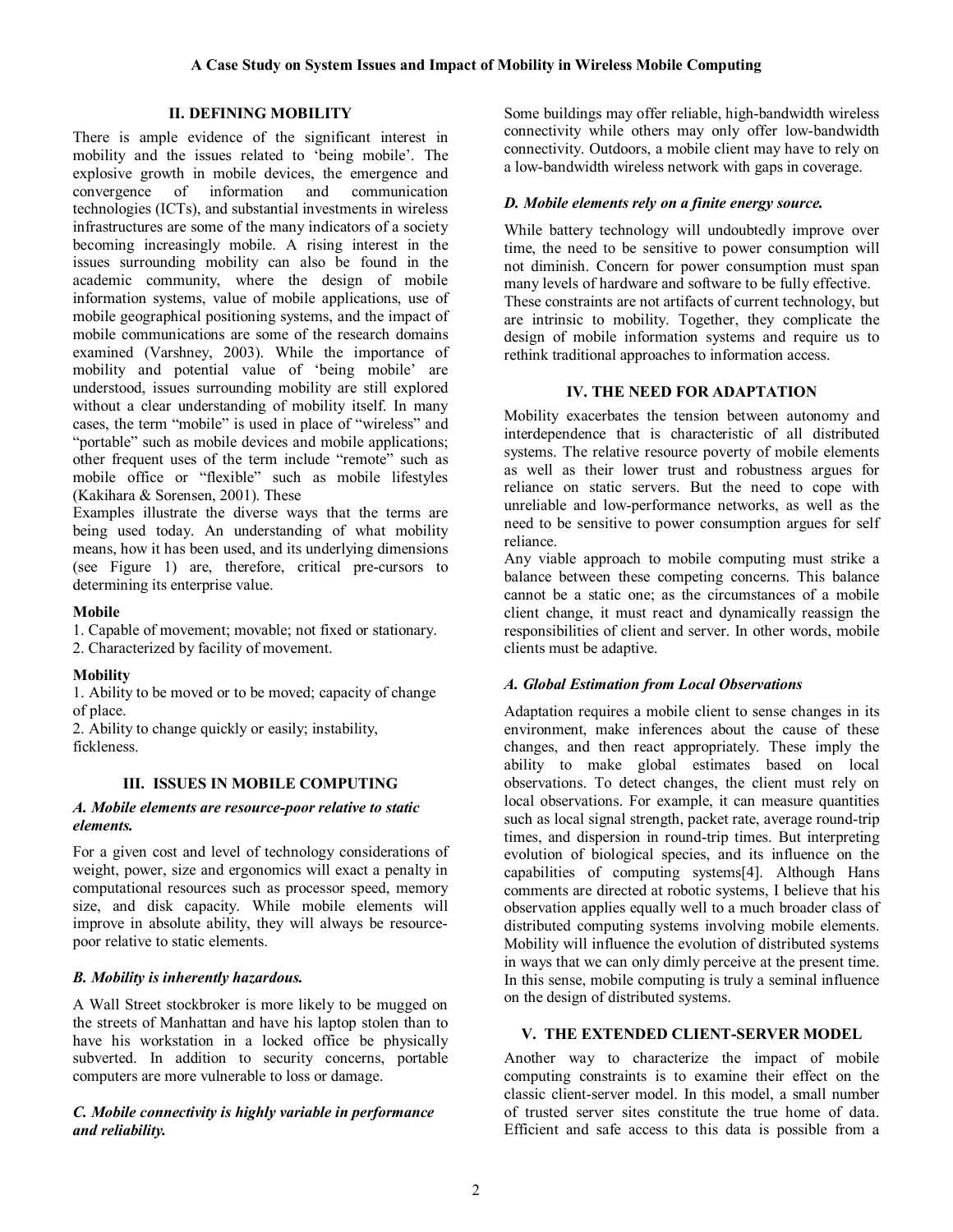much larger number of untrusted client sites. Techniques such as caching and read-ahead can be used to provide good performance, while end-to-end authentication and encrypted transmission can be used to preserve security. This model has proved to be especially valuable for scalability [2]. In effect, the client-server model decomposes a large distributed system into a small nucleus that changes relatively slowly, and a much larger and less static periphery of clients. From the perspectives of security and system administration, the scale of the system appears to be that of the nucleus. But from the perspectives of performance and availability, a user at the periphery receives almost standalone service.

Coping with the constraints of mobility requires us to rethink this model. The distinction between clients and servers may have to be temporarily blurred, resulting in the extended client-server model. The resource limitations of clients may require certain operations normally performed on clients to sometimes be performed on resource-rich servers. Conversely, the need to cope with uncertain connectivity requires clients to sometimes emulate the functions of a server. These are, of course, short-term deviations from the classic client-server model for purposes of performance and availability. From the longer-term perspective of system administration and security, the roles of servers and clients remain unchanged.

# *A. Caching Metrics*

Caching plays a key role in mobile computing because of its ability to alleviate the performance and availability limitations of weakly-connected and disconnected operation. But evaluating alternative caching strategies for mobile computing is problematic. Today, the only metric of cache quality is the miss ratio. The underlying assumption of this metric is that all cache misses are equivalent (that is, all cache misses exact roughly the same penalty from the user). This assumption is valid when the cache and primary copies are strongly connected, because the performance penalty resulting from a cache miss is small and, to a first approximation, independent of file length. But the assumption is unlikely to be valid during disconnected or weakly-connected operation. The miss ratio also fails to take into account the timing of misses. For example, a user may react differently to a cache miss occurring within the first few minutes of disconnection than to one occurring near the end of the disconnection. As another example, the periodic spin down of disks to save power in mobile computers makes it cheaper to service a certain number of page faults if they are clustered together than if they are widely spaced. To be useful, new caching metrics must satisfy two important criteria. First, they should be consistent with qualitative perceptions of performance and availability experienced by users in mobile computing. Second, they should be cheap and easy to monitor. The challenge is to develop such metrics and demonstrate their applicability to mobile computing Initial work toward this end is being done by Ebling [3].

# **VI. THE ENTERPRISE VALUE OF MOBILE ICT**

The potential value of mICTs in enterprises is tremendous. Enabling access to information and people anywhere and anytime, enhancing decision making capabilities, and creating a user-centric environment are some of the exciting examples of mICTs in enterprises (Heck, 2004; Kalakota & Robinson, 2002). While mobility itself offers tremendous value to enterprises, there are several other aspects that make the enterprise adoption and infusion of mICTs compelling.

Unique Characteristics of mICT : mICTs exhibit a number of unique characteristics, which include ubiquity, connectivity, accessibility, reach ability, portability, and localization.

**Connectivity:** Mobile connectivity is one of the fundamental aspects of mICTs. Mobile connectivity refers to the capability of connecting users to machines (U2M), machines to machines (M2M), and users to users (U2U). In comparison to the wired network environment, people and users are not constrained by the location and availability of network plug-ins. Today, mobile connectivity is constrained by limited wireless network coverage. However, as mICTs continue to advance, network coverage and bandwidth will be abundant, and users will remain permanently connected anywhere.

**Accessibility and Reachability:** Accessibility and reachability are results of mobile connectivity. A necessary precursor to both accessibility and reachability is that sufficient wireless network coverage is available and that the mobile device is switched on. Reachability builds on the assumption that users and machines have the capability to be in touch and be reached by other entities, while accessibility refers to the capability of access to a wireless network at any place and any time.

**Portability:** The most unique and distinguishing characteristic of m-ICTs is the ability to physically move computing and communications products and services with the user. Traditional wired computing environments limited users to the location of the device and network plug-in.

**Localization:** Localization refers to the ability to locate the geographical position of a user or mobile device. Similar to portability, localization is one of the unique characteristics of mICTs. Localization is particularly important when the user requires location-specific information, or the location context itself wants to provide feedback to the user.

**Ubiquity:** The ultimate form of mobility includes the integration of all the aforementioned characteristics. Users have the capability to access the network at any place and any time, and be in touch, be reached, and located at any place and any time using always connected portable devices. Ubiquity therefore exemplifies the ultimate form of spatial, temporal, and contextual mobility (Junglas & Watson, 2003).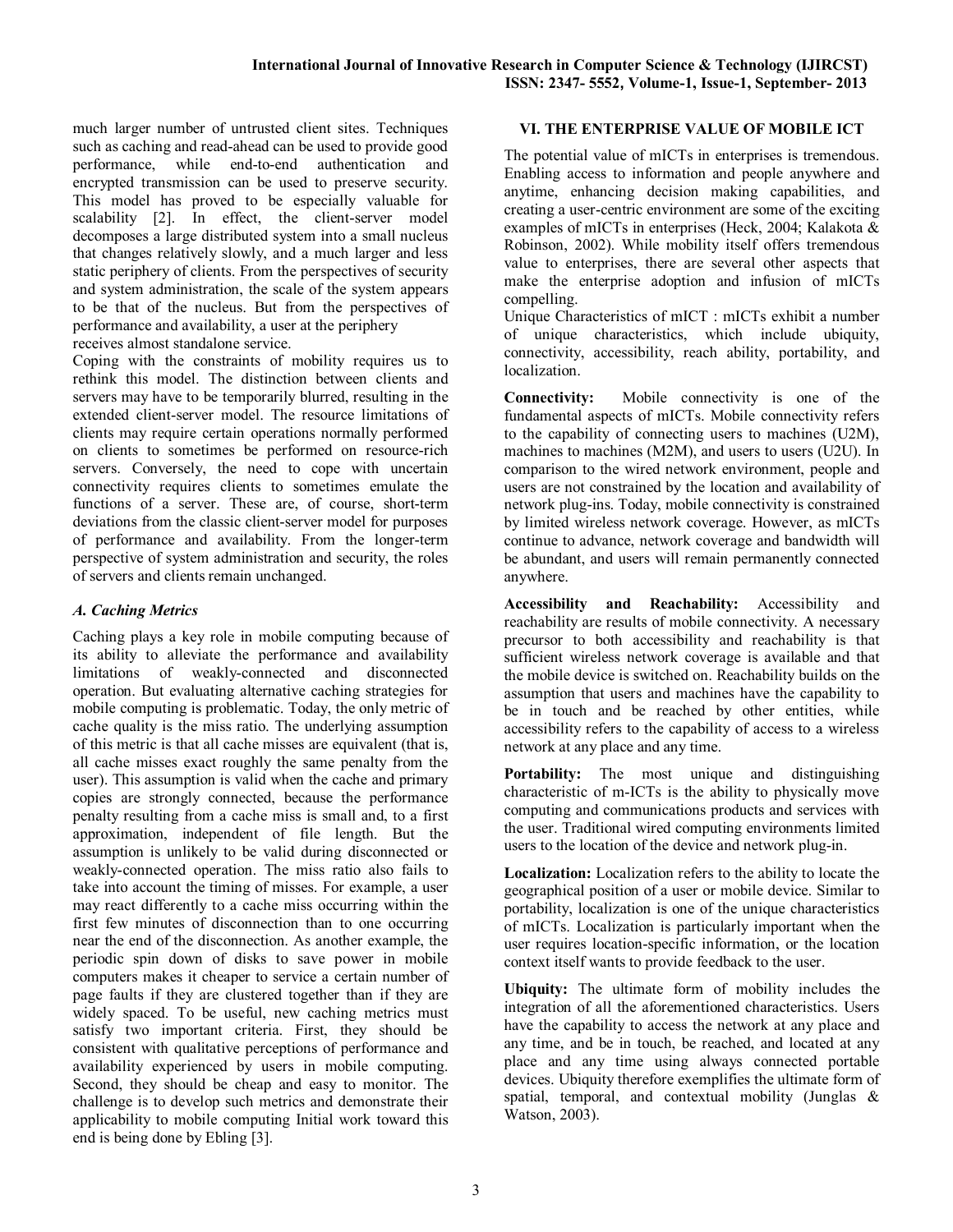**Efficiency:** It is human nature to try to make everyday activities as efficient as possible. With the use of mICTs enterprises provide a mean to utilize their desks and on-thego are capable of having access to information and people from anywhere, raising the overall productivity level. Mobile professionals that travel frequently can utilize their "dead time" at airports or hotels more efficiently by checking, updating, and viewing important corporate information (Kalakota & Robinson, 2002).

Fundamentally, mICTs change the way people work and interact. In addition to being able to address time-critical and instantaneous needs, mICTs also enable enterprises lower cost expenditures. Using a single device to perform a variety of tasks reduces the overall equipment costs an enterprise often has to bare with traditional wired network environments and computing services (Anckar & D'Incau, 2002). In essence, mICTs applied in the right functional areas and deployed to the right users therefore lead to a more agile, adaptive, real-time, and cost-efficient enterprise (Gribbins, et al., 2003).

**Effectiveness:** An equally significant contribution of mICTs is the contribution to task effectiveness. Timecritical and location-sensitive tasks are excellent candidates for mobilization. By providing information at the point-ofaction, task effectiveness improves (Tarasewich, 2002). In this paper, the author goes one step further and proposes that a higher potential of task and decision-effectiveness is achieved when the right information is delivered to the right place, at the right time and to the point-ofthought. Convenience. mICTs offer several conveniences.

First, it delivers a whole new way of interacting. The convergence of wireless communications and the Internet allows users to interact and communicate via voice, data, or multimedia (Deans, 2002; Shapiro & Varian, 1999). Users can check their voice mail, send an e-mail or view the latest video conference, all from a mobile device. This leads to the second convenience of mICT. The use of mobile applications often involves the operation of only a single, integrated device. The ability to perform several different tasks with a single device increases a user's familiarity, proficiency and utilization (Anckar & D'Incau, 2002). While personalization of services has been used extensively in the traditional wired environment, it is an even more important condition in the mICT domain. This is mainly due to the limited screen size and computing capabilities of today's mobile devices, where personalized and localized information adds significant value to the user (Tarasewich, 2002).

It should be cautioned that the mere adoption of mICTs does not necessarily lead to increased levels of efficiency, effectiveness, and convenience. In fact, there are some tasks that are more suitable than others for enablement through mICTs. (Gribbins, et al., 2003) argue that mICTs implemented in the right enterprise functions and processes, and made available to the right set of users, will provide the greatest value. The implementation of mICTs, hence, requires a detailed understanding on which types of tasks, functional areas, and users will benefit from it. Other

challenges exist as well. Security, privacy, and user identification are some examples. Adoption and implementation strategies will therefore differ from enterprise to enterprise (Ward & Peppard, 2002). The next section discusses some of the critical issues that enterprises should consider when planning to adopt, implement, and infuse mICTs.

#### **VII. CONCLUSION**

Understanding the value of mobility is a critical step when planning to adopt and implement mICTs. This research argues that mobility fundamentally changes the way users and enterprises interact. Mobility is not constrained to geographic movement, but also applies to spatial, temporal, and contextual aspects. As mICTs continue to advance, mobility provides enterprises with a number of important value propositions. When integrated and deployed appropriately, mICTs can deliver higher levels of

efficiency, effectiveness, and convenience. However, the discussion above also illustrates the complexity and challenges of successfully adopting and implementing mICTs. These challenges are what require further analysis and which provide a number of exciting research opportunities. The emergence of mobile computing invalidates these assumptions and additionally introduces new physical characteristics to the resulting computing environment such as different operating modes, wireless broadcast communication and constraints on battery power consumption at mobile hosts. In this paper, we first presented a system model that explicitly incorporates mobility of hosts and highlights the effects of host mobility on the static segment of the network. We then looked at how mobility of hosts and the new physical features of mobile hosts will fundamentally affect the design of distributed algorithms. Finally we discussed some new research issues that we are currently investigating under this model. It is our thesis that introduction of mobile computing will require and stimulate a fresh approach to distributed computation.

#### **REFERENCES**

- [1] M. Satyanarayanan School of Computer Science Carnegie Mellon University, "Fundamental Challenges in Mobile Computing"
- [2] Satyanarayanan, M. The Influence of Scale on Distributed File System Design. IEEE Transactions on Software Engineering 18(1), January, 1992.
- [3] Ebling, M.R. Evaluating and Improving the Effectiveness of Caching Availability. PhD thesis, Department of Computer Science, Carnegie Mellon University, 1997 (in preparation)
- [4] Kistler, J.J. Disconnected Operation in a Distributed File System. PhD thesis, Department of Computer Science, Carnegie Mellon University, May, 1993
- [5] Kumar, P., Satyanarayanan, M. Log-Based Directory Resolution in the Coda File System. In Proceedings of the econd International Conference on Parallel and Distributed Information Systems. San Diego, CA, January, 1993.
- [6] Kumar, P. Mitigating the Effects of Optimistic Replication in a Distributed File System. PhD thesis, School of Computer Science, Carnegie Mellon University, December, 1994.